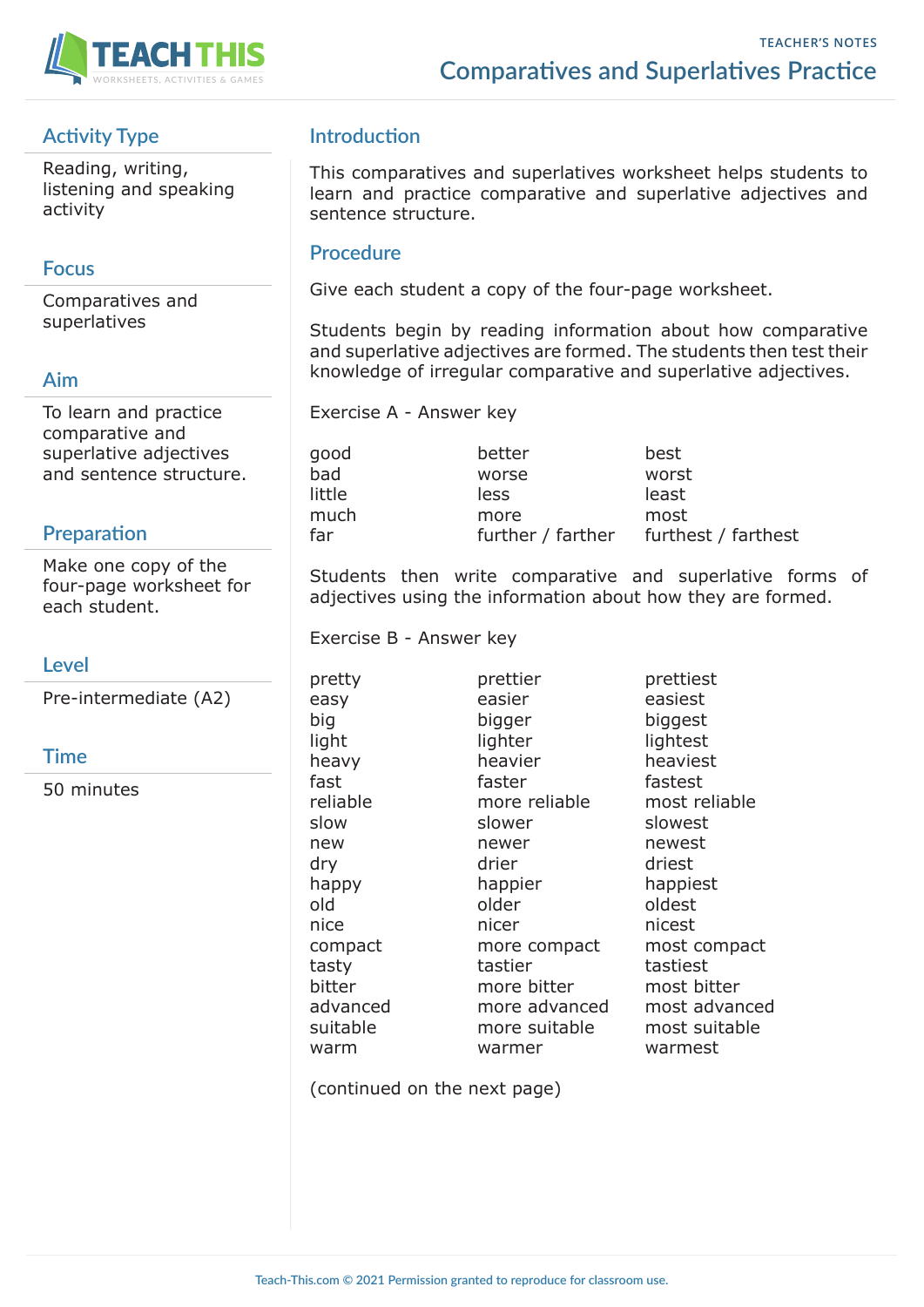

# **Activity Type**

Reading, writing, listening and speaking activity

# **Focus**

Comparatives and superlatives

# **Aim**

To learn and practice comparative and superlative adjectives and sentence structure.

## **Preparation**

Make one copy of the four-page worksheet for each student.

## **Level**

Pre-intermediate (A2)

## **Time**

50 minutes

# **Procedure continued**

Next, students complete questions and answers with the comparative or superlative forms of the adjectives in brackets and their own answers.

Exercise C - Answer key

- 1. Q: What is **the most interesting** place you've ever been to?
- 2. Q: What is **the tallest** building you've ever been in?
- 3. Q: Which is **larger**, the Sahara desert or the Gobi desert? A: The **Sahara desert** is **larger**.
- 4. Q: Who is **more famous**, Lady Gaga or Beyoncé?
- 5. Q: Which country has a **larger** population, China or India? A: **China** has **a larger population**.
- 6. Q: Which fruit has a **stronger** smell, bananas or durians? A: **Durians** have **a stronger smell**.
- 7. Q: What is **the best** thing to do in your town or city?
- 8. Q: Which is **higher**, Mount Everest or K2?
	- A: **Mount Everest** is **higher**.
- 9. Q: Who is **the cleverest** student in the class?
- 10. Q: What is **the most dangerous** thing you've ever done?

Students then go on to create one comparative and one superlative conversation question of their own and answer them.

When the students have finished, they ask and answer the questions from the last two exercises with a partner.

In the last exercise, students say which things they prefer from two choices, explaining their answers using comparatives.

Afterwards, review the students' answers as a class and provide feedback.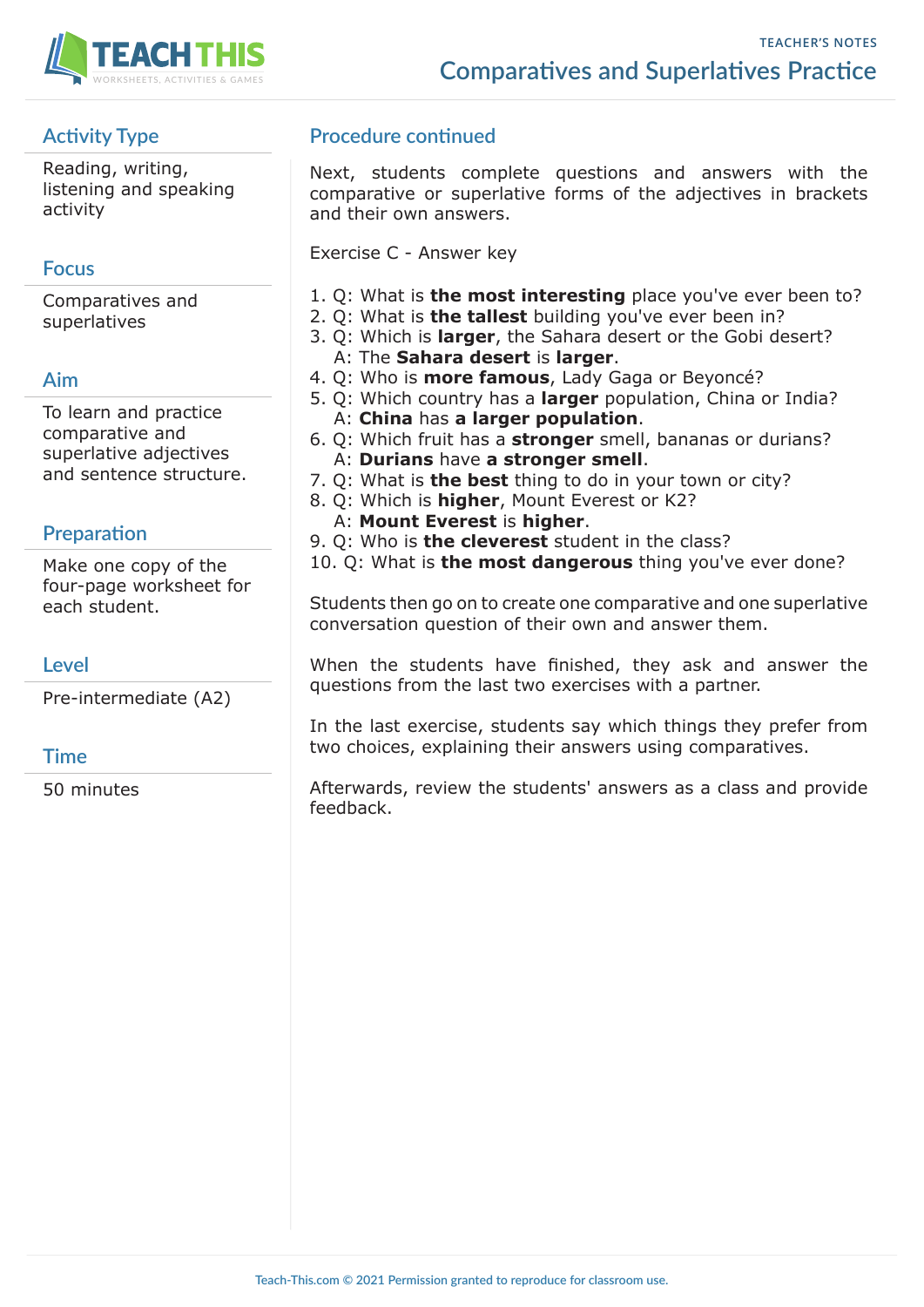

#### **Adjectives are used to describe nouns. If two nouns are being compared to one another, we use comparative adjectives. When comparing three or more nouns, we use superlative adjectives.**

| <b>Adjective form</b>                                                                                                           | <b>Comparative form</b>                                                                      | <b>Superlative form</b>                                                                          |
|---------------------------------------------------------------------------------------------------------------------------------|----------------------------------------------------------------------------------------------|--------------------------------------------------------------------------------------------------|
| One syllable adjectives,<br>ending in $E$ .<br>Examples: wide, fine, cute                                                       | Add -r: wider, finer, cuter                                                                  | Add -st: widest, finest,<br>cutest                                                               |
| One syllable adjectives<br>with one yowel and one<br>consonant at the end.<br>Examples: hot, big, fat                           | Double the consonant, and<br>add -er: hotter, bigger,<br>fatter                              | Double the consonant, and<br>add -est: hottest, biggest,<br>fattest                              |
| One syllable adjectives with<br>more than one vowel or<br>more than one consonant at<br>the end.<br>Examples: light, neat, fast | Add -er: lighter, neater,<br>faster                                                          | Add -est: lightest, neatest,<br>fastest                                                          |
| Two syllable adjectives,<br>ending in $Y$ .<br>Examples: happy, silly,<br>lonely                                                | Change $y$ to i, then add -er:<br>happier, sillier, lonelier                                 | Change $\boldsymbol{y}$ to <b>i</b> , then add<br><b>-est</b> : happiest, silliest,<br>loneliest |
| Adjectives with two syllables<br>or more, not ending in Y.<br>Examples: modern,<br>interesting, beautiful                       | Use <b>more</b> before the<br>adjective: more modern,<br>more interesting, more<br>beautiful | Use <b>most</b> before the<br>adjective: most modern,<br>most interesting, most<br>beautiful     |

#### **A. The following adjectives are irregular and don't follow the rules above. Do you know their comparative and superlative forms? If so, write them next to the adjectives.**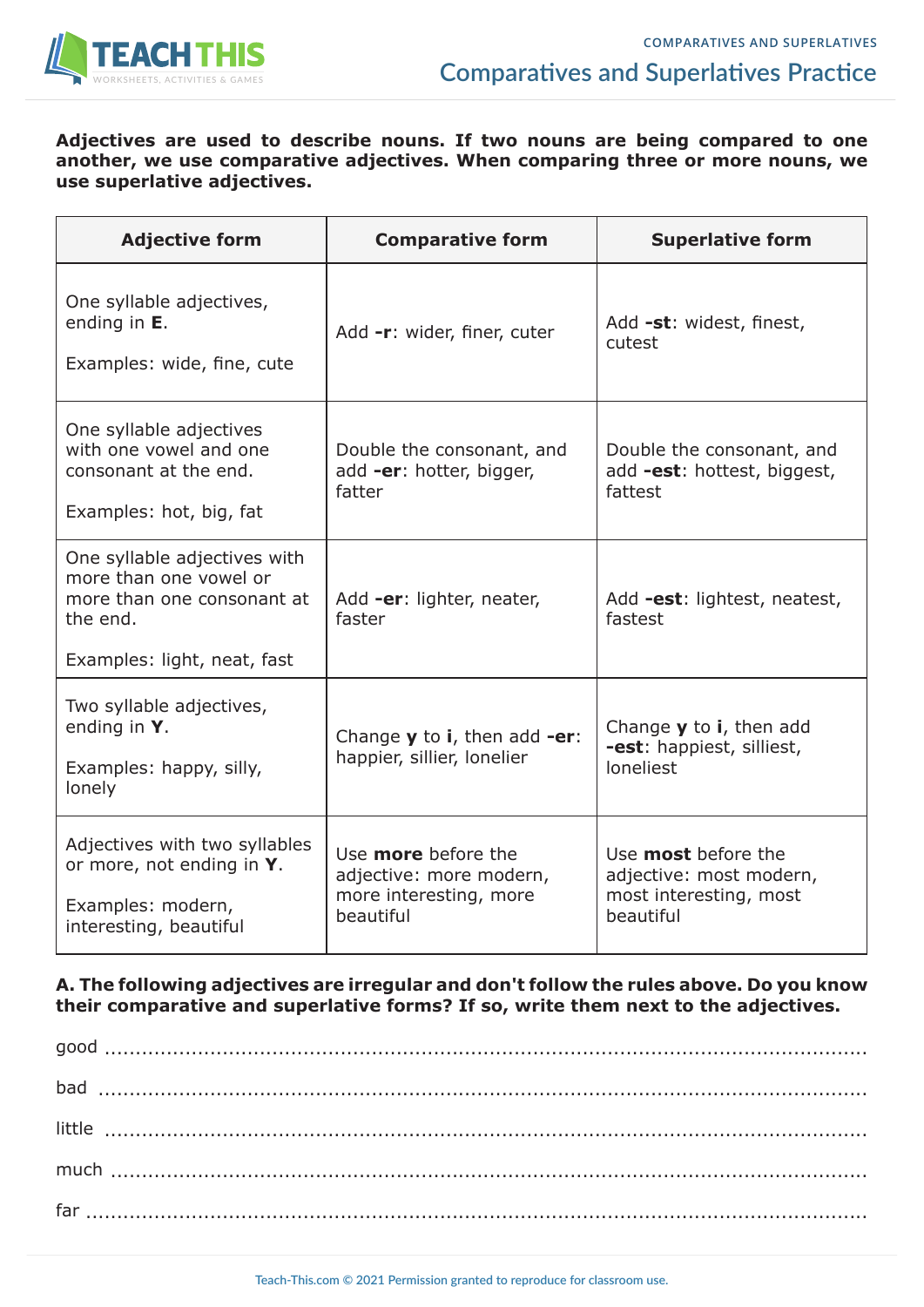

# **B. Write the comparative and superlative forms of the adjectives in the table.**

| <b>Adjective</b> | <b>Comparative</b> | <b>Superlative</b> |
|------------------|--------------------|--------------------|
| cheap            | cheaper            | cheapest           |
| beautiful        | more beautiful     | most beautiful     |
| pretty           |                    |                    |
| easy             |                    |                    |
| big              |                    |                    |
| light            |                    |                    |
| heavy            |                    |                    |
| fast             |                    |                    |
| reliable         |                    |                    |
| slow             |                    |                    |
| new              |                    |                    |
| dry              |                    |                    |
| happy            |                    |                    |
| old              |                    |                    |
| nice             |                    |                    |
| compact          |                    |                    |
| tasty            |                    |                    |
| bitter           |                    |                    |
| advanced         |                    |                    |
| suitable         |                    |                    |
| warm             |                    |                    |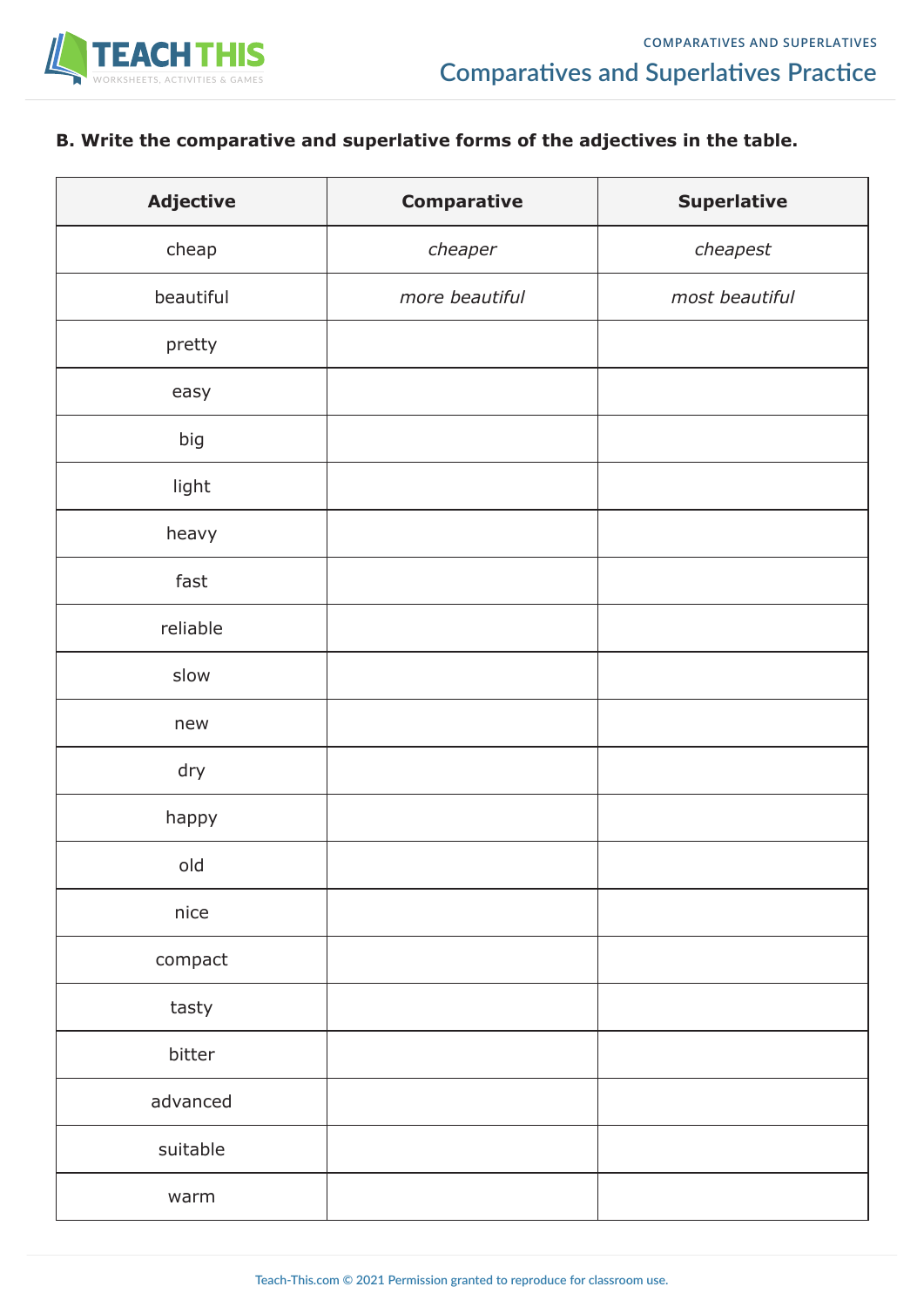

#### **C. Complete the questions and answers with the comparative or superlative forms of the adjectives in brackets and your own answers.**

#### **D. Create two conversation questions of your own and answer them. One question should use a comparative adjective and one should use a superlative adjective.**

| E. Now, ask and answer questions 1 to 12 with a partner. |  |  |
|----------------------------------------------------------|--|--|
|                                                          |  |  |
|                                                          |  |  |
|                                                          |  |  |
|                                                          |  |  |